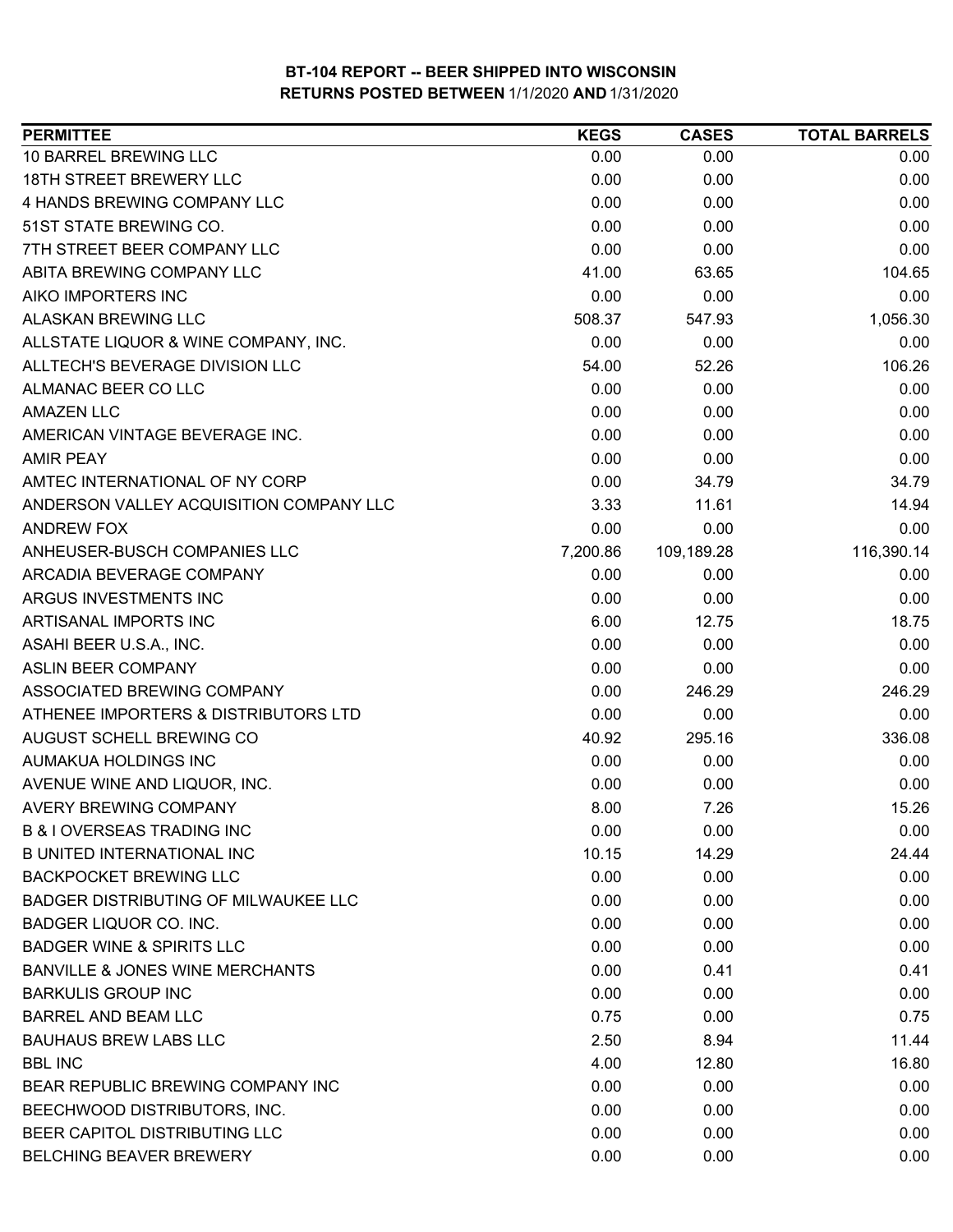| <b>PERMITTEE</b>                       | <b>KEGS</b> | <b>CASES</b> | <b>TOTAL BARRELS</b> |
|----------------------------------------|-------------|--------------|----------------------|
| <b>BELLS BREWERY INC</b>               | 152.25      | 447.72       | 599.97               |
| <b>BENT PADDLE BREWING COMPANY</b>     | 47.78       | 31.66        | 79.44                |
| BERNICK'S PEPSI-COLA OF DRESSER, INC.  | 0.00        | 0.00         | 0.00                 |
| <b>BIG SKY BREWING CO</b>              | 12.00       | 32.80        | 44.80                |
| BILL'S DISTRIBUTING, LTD.              | 0.00        | 0.00         | 0.00                 |
| <b>BINDING BRAUEREI USA INC</b>        | 10.23       | 38.41        | 48.64                |
| <b>BLACK LIST BEER LLC</b>             | 1.16        | 2.41         | 3.57                 |
| <b>BLACKROCKS BREWERY LLC</b>          | 1.00        | 18.00        | 19.00                |
| BLUE POINT BREWING COMPANY INC         | 0.00        | 0.00         | 0.00                 |
| <b>BLUME BRAUHAUS LLC</b>              | 0.25        | 0.00         | 0.25                 |
| <b>BOSTON BEER CORPORATION</b>         | 283.33      | 3,682.86     | 3,966.19             |
| <b>BRASS FOUNDRY BREWING CO.</b>       | 0.00        | 0.00         | 0.00                 |
| BREAKTHRU BEVERAGE GROUP LLC           | 0.00        | 0.00         | 0.00                 |
| BREAKTHRU BEVERAGE GROUP LLC           | 0.00        | 0.00         | 0.00                 |
| BREAKTHRU BEVERAGE WISCONSIN NORTH LLC | 0.00        | 0.00         | 0.00                 |
| BRECKENRIDGE BREWERY LLC               | 0.00        | 0.00         | 0.00                 |
| BREWDOG BREWING COMPANY LLC            | 18.67       | 63.47        | 82.14                |
| <b>BRIAN EWING</b>                     | 4.32        | 18.39        | 22.71                |
| BROWN-FORMAN CORPORATION               | 0.00        | 105.21       | 105.21               |
| <b>BUFFALO CREEK BREWING LLC</b>       | 0.00        | 0.00         | 0.00                 |
| C.J.W., INC.                           | 0.00        | 0.00         | 0.00                 |
| CANAL STREET BREWING CO LLC            | 123.75      | 756.55       | 880.30               |
| CANARCHY HOLDING CO LLC                | 22.33       | 199.63       | 221.96               |
| CAPITOL-HUSTING COMPANY, INC.          | 0.00        | 0.00         | 0.00                 |
| CARRIAGE HOUSE IMPORTS, LTD.           | 0.00        | 6.70         | 6.70                 |
| CASCADE BREWING COMPANY LLC            | 0.00        | 0.00         | 0.00                 |
| CENTRAL BEER IMPORT & EXPORT INC       | 0.00        | 0.00         | 0.00                 |
| <b>CHAD YAKOBSON</b>                   | 0.00        | 0.00         | 0.00                 |
| CHAS A BERNICK INC                     | 0.00        | 0.00         | 0.00                 |
| <b>CHASE HEALEY</b>                    | 0.00        | 0.00         | 0.00                 |
| <b>CHATHAM IMPORTS INC</b>             | 0.00        | 0.00         | 0.00                 |
| CHICAGO BREW WERKS INC                 | 0.00        | 0.00         | 0.00                 |
| <b>CHRIS MICHNER</b>                   | 0.00        | 0.00         | 0.00                 |
| <b>CHRISTIAN P SCHAEFER</b>            | 0.00        | 0.00         | 0.00                 |
| CITY BREWING COMPANY, LLC              | 0.00        | 0.00         | 0.00                 |
| <b>CLASSIC BREWING COMPANY</b>         | 0.00        | 0.00         | 0.00                 |
| COLD SPRING BREWING COMPANY            | 0.00        | 0.00         | 0.00                 |
| <b>COLLECTIVE ARTS USA LTD</b>         | 42.27       | 99.24        | 141.51               |
| CORONADO BREWING COMPANY INC           | 7.69        | 15.46        | 23.15                |
| <b>CRACOVIA BRANDS INC</b>             | 0.00        | 0.00         | 0.00                 |
| CRAFT BREW ALLIANCE INC                | 0.00        | 0.00         | 0.00                 |
| <b>CRAFT REVOLUTION LLC</b>            | 5.00        | 1.45         | 6.45                 |
| <b>CROOK &amp; MARKER LLC</b>          | 0.00        | 78.40        | 78.40                |
| <b>CROWN IMPORTS LLC</b>               | 0.00        | 7,768.28     | 7,768.28             |
| CRYSTAL LAKE BEER COMPANY              | 1.53        | 0.36         | 1.89                 |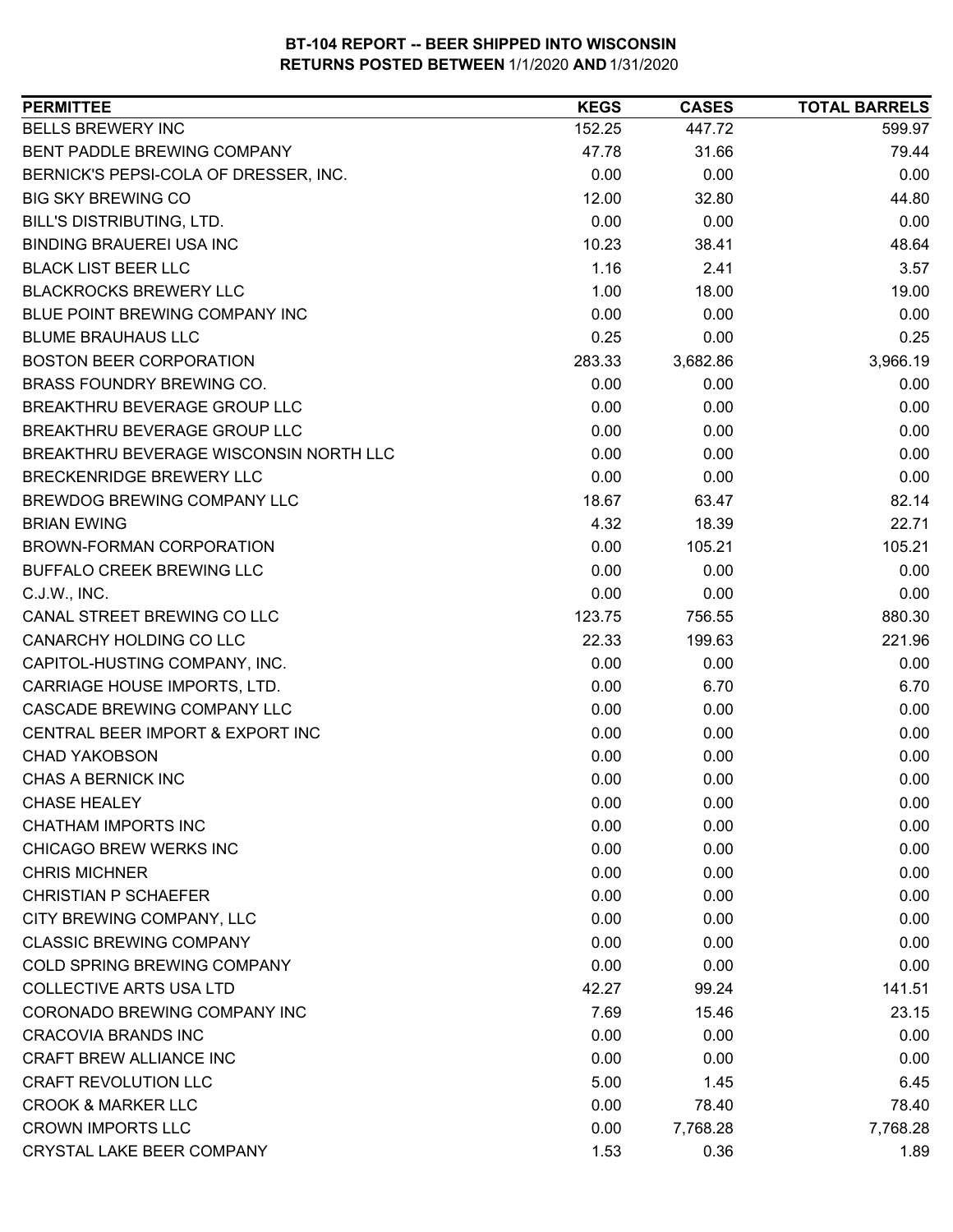| <b>PERMITTEE</b>                           | <b>KEGS</b> | <b>CASES</b> | <b>TOTAL BARRELS</b> |
|--------------------------------------------|-------------|--------------|----------------------|
| <b>CUSTOM CALIFORNIA CRAFT BEER LLC</b>    | 0.00        | 0.00         | 0.00                 |
| <b>D&amp;V INTERNATIONAL INC</b>           | 13.63       | 20.43        | 34.06                |
| DANGEROUS MAN BREWING COMPANY LLC          | 0.00        | 0.00         | 0.00                 |
| DANNY RAKOVIC                              | 0.00        | 0.00         | 0.00                 |
| DAPPER BREWING COMPANY LLC                 | 0.00        | 0.00         | 0.00                 |
| DEAN DISTRIBUTING, INC.                    | 0.00        | 0.00         | 0.00                 |
| DEAN DISTRIBUTING, INC.                    | 0.00        | 0.00         | 0.00                 |
| DESCHUTES BREWERY INC                      | 226.05      | 330.66       | 556.71               |
| <b>DESTIHL HOLDINGS LLC</b>                | 0.00        | 0.00         | 0.00                 |
| DETROIT RIVERTOWN BREWING LLC              | 0.00        | 0.00         | 0.00                 |
| DIAGEO BEER COMPANY USA                    | 627.63      | 3,281.80     | 3,909.43             |
| DOANE DISTRIBUTING, INC.                   | 0.00        | 0.00         | 0.00                 |
| DOGFISH HEAD CRAFT BREWERY LLC             | 3.00        | 29.25        | 32.25                |
| DOYNA LTD                                  | 0.00        | 0.00         | 0.00                 |
| DREKKER BREWING COMPANY LLC                | 41.83       | 126.83       | 168.66               |
| DUVEL MOORTGAT USA LTD                     | 15.20       | 77.60        | 92.80                |
| DYNAMITE BREWING LLC                       | 3.83        | 17.90        | 21.73                |
| E & J GALLO WINERY                         | 0.00        | 18.57        | 18.57                |
| EASTERN LIQUORS USA INC                    | 0.00        | 2.12         | 2.12                 |
| EINSTOK BEER COMPANY LP                    | 0.00        | 0.00         | 0.00                 |
| EL DORADO BEVERAGE CO                      | 0.00        | 11.25        | 11.25                |
| ELYSIAN BREWING COMPANY INC                | 0.00        | 0.00         | 0.00                 |
| EPIC BREWING COMPANY LLC                   | 24.80       | 12.90        | 37.70                |
| <b>EQUILIBRIUM BREWERY LLC</b>             | 0.00        | 0.00         | 0.00                 |
| FABIANO BROTHERS - WISCONSIN LLC           | 0.00        | 0.00         | 0.00                 |
| FAIR STATE BREWING COOPERATIVE             | 66.83       | 70.64        | 137.47               |
| FINNEGANS BREW CO LLC                      | 3.67        | 0.73         | 4.40                 |
| <b>FISH BREWING CO</b>                     | 0.00        | 0.00         | 0.00                 |
| FLANIGAN DISTRIBUTING OF DOOR COUNTY, INC. | 0.00        | 0.00         | 0.00                 |
| FLYING DOG BREWERY LLLP                    | 0.00        | 0.00         | 0.00                 |
| FORBIDDEN ROOT, A BENEFIT LLC              | 0.00        | 0.00         | 0.00                 |
| FOUR SEASONS BEER DISTRIBUTORS INC         | 0.00        | 0.00         | 0.00                 |
| FRANK BEER DISTRIBUTORS, INC.              | 0.00        | 0.00         | 0.00                 |
| FRANK BEER SOUTH LLC                       | 0.00        | 0.00         | 0.00                 |
| FRANK LIQUOR COMPANY, INC.                 | 0.00        | 0.00         | 0.00                 |
| FRANK LIQUORS OF LA CROSSE, INC.           | 0.00        | 0.00         | 0.00                 |
| FRED R KARM JR                             | 0.00        | 0.00         | 0.00                 |
| FULTON STREET BREWERY LLC                  | 0.00        | 0.00         | 0.00                 |
| <b>G &amp; F DISTRIBUTING INC</b>          | 0.00        | 0.00         | 0.00                 |
| <b>G K SKAGGS INC</b>                      | 76.67       | 0.00         | 76.67                |
| <b>GARY'S CORPORATION OF OAK CREEK</b>     | 0.00        | 0.00         | 0.00                 |
| <b>GELOSO BEVERAGE GROUP LLC</b>           | 0.00        | 0.00         | 0.00                 |
| <b>GENERAL BEER DISTRIBUTORS CO.</b>       | 0.00        | 0.00         | 0.00                 |
| GENERAL BEER DISTRIBUTORS CO. - MILWAUKEE  | 0.00        | 0.00         | 0.00                 |
| GENERAL BEER-NORTHEAST INC                 | 0.00        | 0.00         | 0.00                 |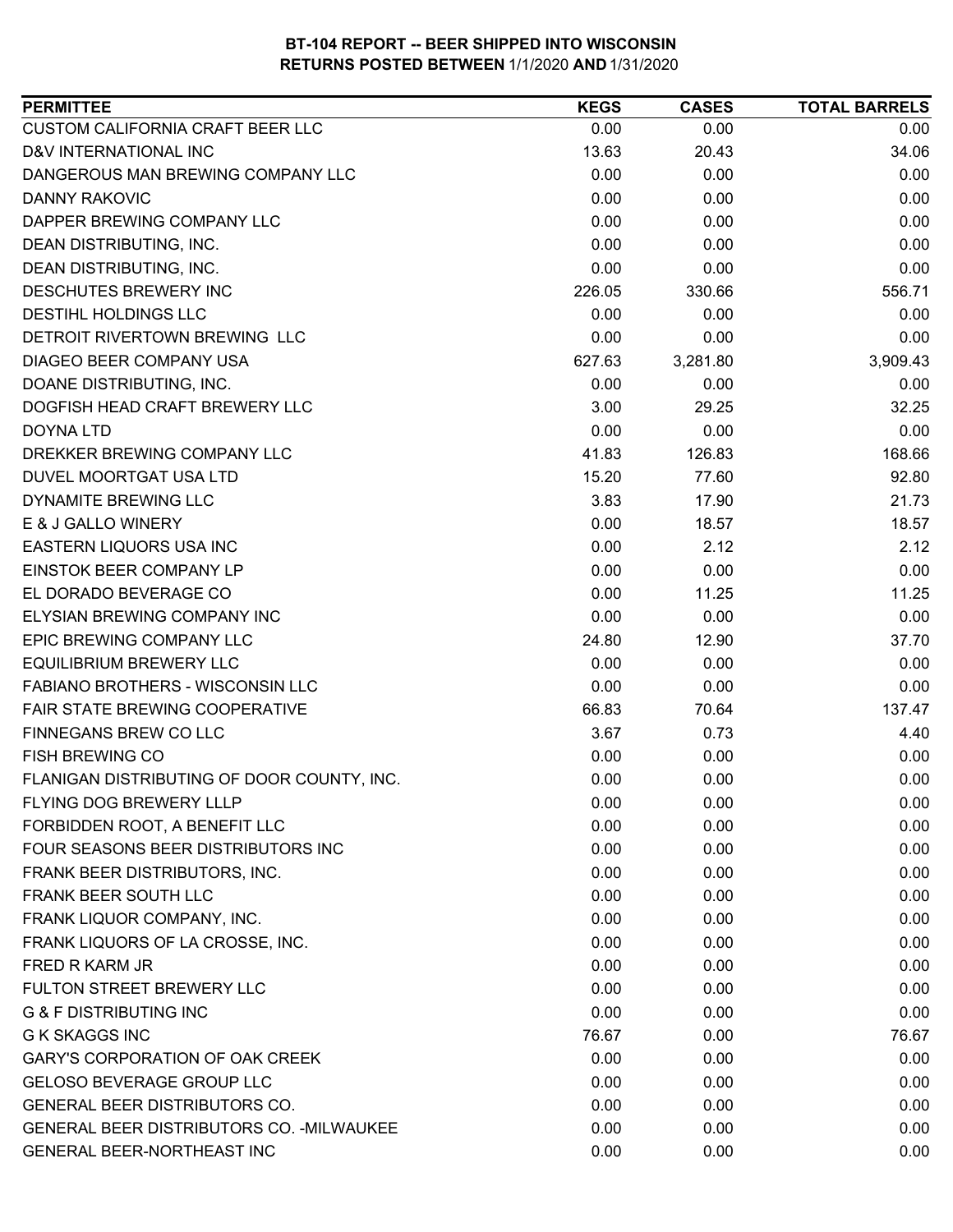| <b>PERMITTEE</b>                                  | <b>KEGS</b> | <b>CASES</b> | <b>TOTAL BARRELS</b> |
|---------------------------------------------------|-------------|--------------|----------------------|
| GENERAL BEER-NORTHEAST INC                        | 0.00        | 0.00         | 0.00                 |
| GENERAL BEER-NORTHWEST, INC.                      | 0.00        | 0.00         | 0.00                 |
| GENERAL BEER-NORTHWEST, INC.                      | 0.00        | 0.00         | 0.00                 |
| GENERAL BEER-NORTHWEST, INC.                      | 0.00        | 0.00         | 0.00                 |
| GENERAL BEVERAGE SALES CO.                        | 0.00        | 0.00         | 0.00                 |
| GENERAL BEVERAGE SALES CO. - OSHKOSH              | 0.00        | 0.00         | 0.00                 |
| GENERAL BEVERAGE SALES CO.-MILWAUKEE              | 0.00        | 0.00         | 0.00                 |
| <b>GENERATIONS BREWING COMPANY LLC</b>            | 0.00        | 0.00         | 0.00                 |
| <b>GLOBAL VILLAGE IMPORTS LLC</b>                 | 0.00        | 0.00         | 0.00                 |
| <b>GLORIA R RAGSDALE</b>                          | 0.00        | 0.00         | 0.00                 |
| <b>GMB PARTNERS LLC</b>                           | 22.50       | 46.94        | 69.44                |
| <b>GO CRAFT BIER, INC</b>                         | 0.00        | 0.00         | 0.00                 |
| <b>GOOD OMEN BOTTLING LLC</b>                     | 0.00        | 3.68         | 3.68                 |
| <b>GREAT CENTRAL BREWING LLC</b>                  | 0.00        | 0.00         | 0.00                 |
| <b>GREEN BAY DISTRIBUTORS, INC.</b>               | 0.00        | 0.00         | 0.00                 |
| <b>GREEN BENCH BREWING CO LLC</b>                 | 3.33        | 2.90         | 6.23                 |
| <b>GREGORY S HARDMAN</b>                          | 0.00        | 4.52         | 4.52                 |
| H C FOODS CO LTD                                  | 0.00        | 0.00         | 0.00                 |
| HARPOON DISTRIBUTING COMPANY                      | 0.00        | 0.00         | 0.00                 |
| HEINEKEN USA INCORPORATED                         | 73.13       | 1,899.44     | 1,972.57             |
| HENDRICKS BEVERAGE, INC.                          | 0.00        | 0.00         | 0.00                 |
| HIDDEN SPRINGS ALE WORKS                          | 0.00        | 0.00         | 0.00                 |
| HOFBRAUHAUS OF AMERICA, LLC                       | 0.00        | 0.00         | 0.00                 |
| HOME BREW MART INC                                | 0.00        | 31.11        | 31.11                |
| HOP BUTCHER FOR THE WORLD LLC                     | 0.67        | 0.48         | 1.15                 |
| <b>ILLYRIAN IMPORT INC</b>                        | 0.00        | 0.00         | 0.00                 |
| INDEED BREWING COMPANY LLC                        | 36.67       | 71.67        | 108.34               |
| INDIAN PEAKS BREWING COMPANY                      | 52.67       | 62.33        | 115.00               |
| <b>INTERNATIONAL DISTILLERS &amp; VINTERS LTD</b> | 0.00        | 16.50        | 16.50                |
| <b>INTERTRADE USA COMPANY</b>                     | 0.00        | 0.00         | 0.00                 |
| <b>IRENE WAGNER</b>                               | 28.55       | 3.79         | 32.34                |
| <b>IRON HORSE BEVERAGE LLC</b>                    | 0.00        | 14.31        | 14.31                |
| <b>ISLAND CITY BREWING COMPANY LLC</b>            | 3.06        | 0.00         | 3.06                 |
| <b>JAW PROPERTIES LLC</b>                         | 0.00        | 0.00         | 0.00                 |
| <b>JBR BREWING LLC</b>                            | 9.33        | 2.47         | 11.80                |
| <b>JDZ INC</b>                                    | 0.00        | 0.00         | 0.00                 |
| <b>JOHN J COLLETTI</b>                            | 0.00        | 0.00         | 0.00                 |
| JOHNSON BROTHERS OF WISCONSIN INC                 | 0.00        | 0.00         | 0.00                 |
| <b>JOSHUA DETH</b>                                | 44.99       | 188.65       | 233.64               |
| <b>JUSTIN STRAYER</b>                             | 0.00        | 0.00         | 0.00                 |
| KAY BEER DISTRIBUTING, INC.                       | 0.00        | 0.00         | 0.00                 |
| KEWEENAW BREWING CO LLC                           | 33.75       | 43.91        | 77.66                |
| KLOCKOW BREWING COMPANY INC                       | 0.00        | 0.00         | 0.00                 |
| KOJIMA & INTERNATIONAL ASSOCIATES INC             | 0.00        | 0.00         | 0.00                 |
| KREBS BREWING CO., INC.                           | 0.00        | 0.00         | 0.00                 |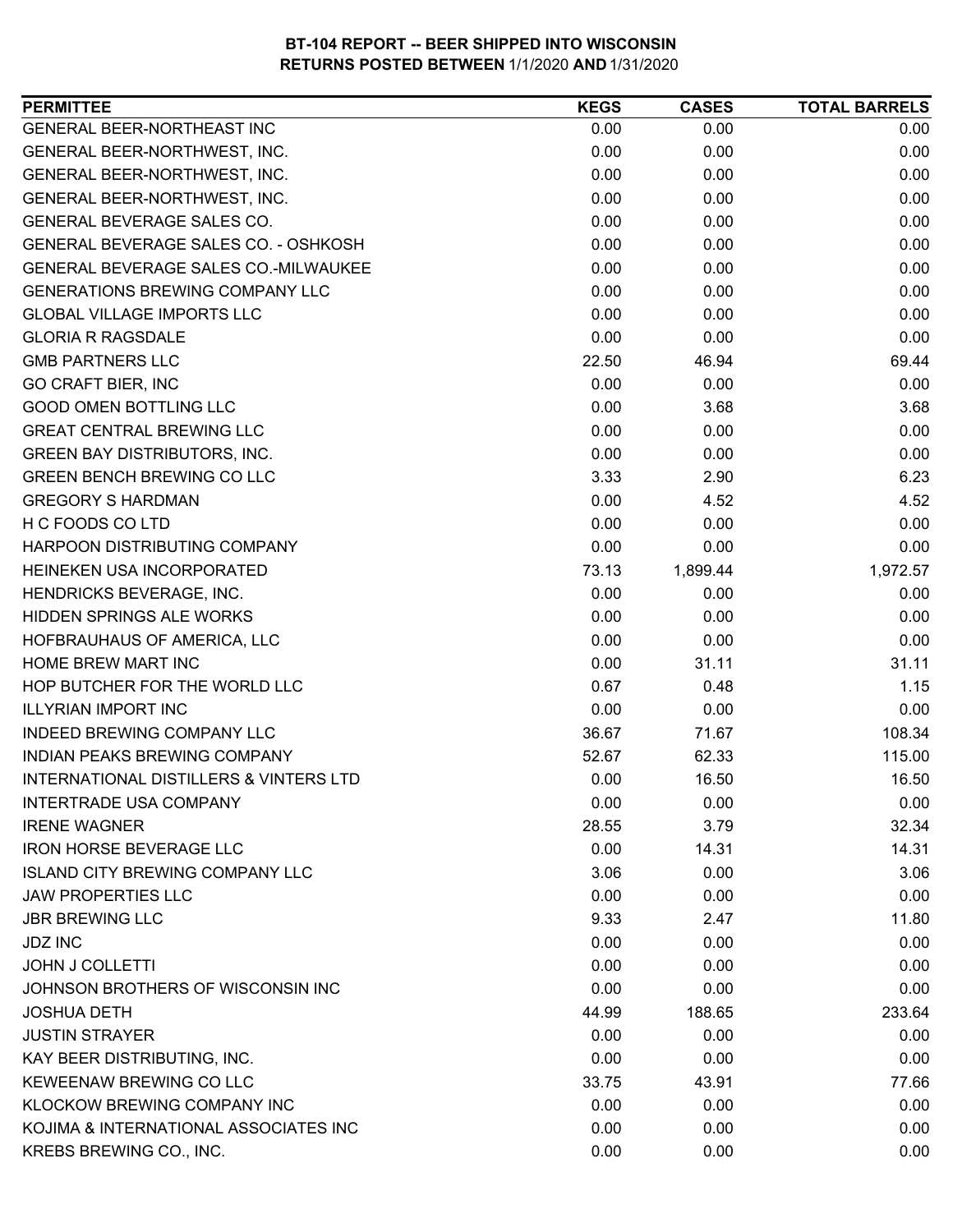| KROMBACHER USA LLC<br>534.66<br>235.71<br>298.95<br>KYSELA PERE ET FILS LTD<br>0.00<br>0.00<br>0.00<br>LA CROSSE BEVERAGE LLC<br>0.00<br>0.00<br>0.00<br>16.00<br>1,195.55<br>1,179.55<br>150.00<br>302.05<br>452.05<br>0.00<br>0.00<br>0.00<br>0.00<br>0.00<br>0.00<br>0.00<br>0.00<br>0.00<br>0.00<br>0.00<br>0.00<br>0.00<br>0.00<br>0.00<br>0.00<br>0.00<br>0.00<br>0.00<br>0.00<br>0.00<br>12.83<br>34.10<br>21.27<br>1.67<br>6.08<br>4.41<br>0.00<br>0.00<br>0.00<br>4.86<br>9.69<br>4.83<br>27.49<br>98.26<br>70.77<br>3.33<br>5.07<br>1.74<br>0.00<br>0.00<br>0.00<br>0.00<br>9,383.43<br>9,383.43<br>0.00<br>0.00<br>0.00<br>0.00<br>80.00<br>4.80<br>9.60<br>4.80<br>6.39<br>33.51<br>27.12<br>0.00<br>0.00<br>0.00<br>0.00<br>0.00<br>0.00<br>0.00<br>0.00<br>0.00<br>0.00<br>0.00<br>0.00<br>0.00<br>0.00<br>0.00<br>MIGHTY SWELL COCKTAIL COMPANY LLC<br>0.00<br>0.00<br>0.00<br>1.25<br>0.40<br>1.65<br>208.41<br>6,178.40<br>6,386.81<br>0.00<br>0.00<br>0.00<br>0.00<br>0.00<br>0.00<br>0.00<br>0.00<br>0.00<br>0.00<br>0.00<br>0.00<br>0.00<br>0.00<br>0.00<br>71.61<br>0.00<br>71.61<br>0.00<br>0.00<br>0.00<br>220.00<br>1,104.83<br>1,324.83<br>0.00<br>0.00<br>0.00<br>0.00<br>1.54<br>1.54<br>NOELKE DISTRIBUTORS, INC.<br>0.00<br>0.00<br>0.00<br>NORTH COAST BREWING CO INC<br>4.33<br>26.82<br>22.49 | <b>PERMITTEE</b>                     | <b>KEGS</b> | <b>CASES</b> | <b>TOTAL BARRELS</b> |
|-------------------------------------------------------------------------------------------------------------------------------------------------------------------------------------------------------------------------------------------------------------------------------------------------------------------------------------------------------------------------------------------------------------------------------------------------------------------------------------------------------------------------------------------------------------------------------------------------------------------------------------------------------------------------------------------------------------------------------------------------------------------------------------------------------------------------------------------------------------------------------------------------------------------------------------------------------------------------------------------------------------------------------------------------------------------------------------------------------------------------------------------------------------------------------------------------------------------------------------------------------------------------------------------------------------------------------|--------------------------------------|-------------|--------------|----------------------|
|                                                                                                                                                                                                                                                                                                                                                                                                                                                                                                                                                                                                                                                                                                                                                                                                                                                                                                                                                                                                                                                                                                                                                                                                                                                                                                                               |                                      |             |              |                      |
| 80.00                                                                                                                                                                                                                                                                                                                                                                                                                                                                                                                                                                                                                                                                                                                                                                                                                                                                                                                                                                                                                                                                                                                                                                                                                                                                                                                         |                                      |             |              |                      |
|                                                                                                                                                                                                                                                                                                                                                                                                                                                                                                                                                                                                                                                                                                                                                                                                                                                                                                                                                                                                                                                                                                                                                                                                                                                                                                                               |                                      |             |              |                      |
|                                                                                                                                                                                                                                                                                                                                                                                                                                                                                                                                                                                                                                                                                                                                                                                                                                                                                                                                                                                                                                                                                                                                                                                                                                                                                                                               | <b>LABATT USA OPERATING CO LLC</b>   |             |              |                      |
|                                                                                                                                                                                                                                                                                                                                                                                                                                                                                                                                                                                                                                                                                                                                                                                                                                                                                                                                                                                                                                                                                                                                                                                                                                                                                                                               | <b>LAGUNITAS BREWING CO</b>          |             |              |                      |
|                                                                                                                                                                                                                                                                                                                                                                                                                                                                                                                                                                                                                                                                                                                                                                                                                                                                                                                                                                                                                                                                                                                                                                                                                                                                                                                               | LAKE SUPERIOR BREWING CO LLC         |             |              |                      |
|                                                                                                                                                                                                                                                                                                                                                                                                                                                                                                                                                                                                                                                                                                                                                                                                                                                                                                                                                                                                                                                                                                                                                                                                                                                                                                                               | LARRY'S DISTRIBUTING CO., INC.       |             |              |                      |
|                                                                                                                                                                                                                                                                                                                                                                                                                                                                                                                                                                                                                                                                                                                                                                                                                                                                                                                                                                                                                                                                                                                                                                                                                                                                                                                               | LEE BEVERAGE OF WISCONSIN LLC        |             |              |                      |
|                                                                                                                                                                                                                                                                                                                                                                                                                                                                                                                                                                                                                                                                                                                                                                                                                                                                                                                                                                                                                                                                                                                                                                                                                                                                                                                               | LEE BEVERAGE OF WISCONSIN LLC        |             |              |                      |
|                                                                                                                                                                                                                                                                                                                                                                                                                                                                                                                                                                                                                                                                                                                                                                                                                                                                                                                                                                                                                                                                                                                                                                                                                                                                                                                               | LEE BEVERAGE OF WISCONSIN LLC        |             |              |                      |
|                                                                                                                                                                                                                                                                                                                                                                                                                                                                                                                                                                                                                                                                                                                                                                                                                                                                                                                                                                                                                                                                                                                                                                                                                                                                                                                               | LEFT COAST BREWING CO                |             |              |                      |
|                                                                                                                                                                                                                                                                                                                                                                                                                                                                                                                                                                                                                                                                                                                                                                                                                                                                                                                                                                                                                                                                                                                                                                                                                                                                                                                               | LENA BEVERAGE COMPANY                |             |              |                      |
|                                                                                                                                                                                                                                                                                                                                                                                                                                                                                                                                                                                                                                                                                                                                                                                                                                                                                                                                                                                                                                                                                                                                                                                                                                                                                                                               | LIFT BRIDGE BREWING TECHNOLOGIES LLC |             |              |                      |
|                                                                                                                                                                                                                                                                                                                                                                                                                                                                                                                                                                                                                                                                                                                                                                                                                                                                                                                                                                                                                                                                                                                                                                                                                                                                                                                               | LISTERMANN MFG CO. INC.              |             |              |                      |
|                                                                                                                                                                                                                                                                                                                                                                                                                                                                                                                                                                                                                                                                                                                                                                                                                                                                                                                                                                                                                                                                                                                                                                                                                                                                                                                               | <b>LONGSTOCK III LLC</b>             |             |              |                      |
|                                                                                                                                                                                                                                                                                                                                                                                                                                                                                                                                                                                                                                                                                                                                                                                                                                                                                                                                                                                                                                                                                                                                                                                                                                                                                                                               | LOUIS GLUNZ BEER INC                 |             |              |                      |
|                                                                                                                                                                                                                                                                                                                                                                                                                                                                                                                                                                                                                                                                                                                                                                                                                                                                                                                                                                                                                                                                                                                                                                                                                                                                                                                               | <b>LUPULIN BREWING LLC</b>           |             |              |                      |
|                                                                                                                                                                                                                                                                                                                                                                                                                                                                                                                                                                                                                                                                                                                                                                                                                                                                                                                                                                                                                                                                                                                                                                                                                                                                                                                               | MAINE BEER COMPANY, LLC              |             |              |                      |
|                                                                                                                                                                                                                                                                                                                                                                                                                                                                                                                                                                                                                                                                                                                                                                                                                                                                                                                                                                                                                                                                                                                                                                                                                                                                                                                               | <b>MANKATO BREWERY LLC</b>           |             |              |                      |
|                                                                                                                                                                                                                                                                                                                                                                                                                                                                                                                                                                                                                                                                                                                                                                                                                                                                                                                                                                                                                                                                                                                                                                                                                                                                                                                               | <b>MARK ANTHONY BRANDS INC.</b>      |             |              |                      |
|                                                                                                                                                                                                                                                                                                                                                                                                                                                                                                                                                                                                                                                                                                                                                                                                                                                                                                                                                                                                                                                                                                                                                                                                                                                                                                                               | MASSACHUSETTS BEVERAGE ALLIANCE LLC  |             |              |                      |
|                                                                                                                                                                                                                                                                                                                                                                                                                                                                                                                                                                                                                                                                                                                                                                                                                                                                                                                                                                                                                                                                                                                                                                                                                                                                                                                               | <b>MATT BREWING CO INC</b>           |             |              |                      |
|                                                                                                                                                                                                                                                                                                                                                                                                                                                                                                                                                                                                                                                                                                                                                                                                                                                                                                                                                                                                                                                                                                                                                                                                                                                                                                                               | MERCENARY BREWERY & DISTILLERY LLC   |             |              |                      |
|                                                                                                                                                                                                                                                                                                                                                                                                                                                                                                                                                                                                                                                                                                                                                                                                                                                                                                                                                                                                                                                                                                                                                                                                                                                                                                                               | MERCHANT DU VIN CORPORATION          |             |              |                      |
|                                                                                                                                                                                                                                                                                                                                                                                                                                                                                                                                                                                                                                                                                                                                                                                                                                                                                                                                                                                                                                                                                                                                                                                                                                                                                                                               | METROPOLITAN BREWING LLC             |             |              |                      |
|                                                                                                                                                                                                                                                                                                                                                                                                                                                                                                                                                                                                                                                                                                                                                                                                                                                                                                                                                                                                                                                                                                                                                                                                                                                                                                                               | <b>MHW LTD</b>                       |             |              |                      |
|                                                                                                                                                                                                                                                                                                                                                                                                                                                                                                                                                                                                                                                                                                                                                                                                                                                                                                                                                                                                                                                                                                                                                                                                                                                                                                                               | MIA BREWERY CO. INC.                 |             |              |                      |
|                                                                                                                                                                                                                                                                                                                                                                                                                                                                                                                                                                                                                                                                                                                                                                                                                                                                                                                                                                                                                                                                                                                                                                                                                                                                                                                               | <b>MICHAEL G ANSAY</b>               |             |              |                      |
|                                                                                                                                                                                                                                                                                                                                                                                                                                                                                                                                                                                                                                                                                                                                                                                                                                                                                                                                                                                                                                                                                                                                                                                                                                                                                                                               | MICHAUD DISTRIBUTING INC             |             |              |                      |
|                                                                                                                                                                                                                                                                                                                                                                                                                                                                                                                                                                                                                                                                                                                                                                                                                                                                                                                                                                                                                                                                                                                                                                                                                                                                                                                               |                                      |             |              |                      |
|                                                                                                                                                                                                                                                                                                                                                                                                                                                                                                                                                                                                                                                                                                                                                                                                                                                                                                                                                                                                                                                                                                                                                                                                                                                                                                                               | MIKERPHONE BREWING LLC               |             |              |                      |
|                                                                                                                                                                                                                                                                                                                                                                                                                                                                                                                                                                                                                                                                                                                                                                                                                                                                                                                                                                                                                                                                                                                                                                                                                                                                                                                               | <b>MILLERCOORS LLC</b>               |             |              |                      |
|                                                                                                                                                                                                                                                                                                                                                                                                                                                                                                                                                                                                                                                                                                                                                                                                                                                                                                                                                                                                                                                                                                                                                                                                                                                                                                                               | MODERN TIMES DRINKS, INC             |             |              |                      |
|                                                                                                                                                                                                                                                                                                                                                                                                                                                                                                                                                                                                                                                                                                                                                                                                                                                                                                                                                                                                                                                                                                                                                                                                                                                                                                                               | MONKLESS BREWING LLC                 |             |              |                      |
|                                                                                                                                                                                                                                                                                                                                                                                                                                                                                                                                                                                                                                                                                                                                                                                                                                                                                                                                                                                                                                                                                                                                                                                                                                                                                                                               | MOR-DALL ENTERPRISES INC.            |             |              |                      |
|                                                                                                                                                                                                                                                                                                                                                                                                                                                                                                                                                                                                                                                                                                                                                                                                                                                                                                                                                                                                                                                                                                                                                                                                                                                                                                                               | MOUNTAINEER HOLDINGS LLC             |             |              |                      |
|                                                                                                                                                                                                                                                                                                                                                                                                                                                                                                                                                                                                                                                                                                                                                                                                                                                                                                                                                                                                                                                                                                                                                                                                                                                                                                                               | MUTUAL WHOLESALE LIQUOR INC          |             |              |                      |
|                                                                                                                                                                                                                                                                                                                                                                                                                                                                                                                                                                                                                                                                                                                                                                                                                                                                                                                                                                                                                                                                                                                                                                                                                                                                                                                               | <b>NDC SYSTEMS LP</b>                |             |              |                      |
|                                                                                                                                                                                                                                                                                                                                                                                                                                                                                                                                                                                                                                                                                                                                                                                                                                                                                                                                                                                                                                                                                                                                                                                                                                                                                                                               | NEBRASKA BREWING CO INC              |             |              |                      |
|                                                                                                                                                                                                                                                                                                                                                                                                                                                                                                                                                                                                                                                                                                                                                                                                                                                                                                                                                                                                                                                                                                                                                                                                                                                                                                                               | NEW BELGIUM BREWING COMPANY INC      |             |              |                      |
|                                                                                                                                                                                                                                                                                                                                                                                                                                                                                                                                                                                                                                                                                                                                                                                                                                                                                                                                                                                                                                                                                                                                                                                                                                                                                                                               | NEW HOLLAND BREWING CO LLC           |             |              |                      |
|                                                                                                                                                                                                                                                                                                                                                                                                                                                                                                                                                                                                                                                                                                                                                                                                                                                                                                                                                                                                                                                                                                                                                                                                                                                                                                                               | NEW YORK MUTUAL TRADING CO INC       |             |              |                      |
|                                                                                                                                                                                                                                                                                                                                                                                                                                                                                                                                                                                                                                                                                                                                                                                                                                                                                                                                                                                                                                                                                                                                                                                                                                                                                                                               |                                      |             |              |                      |
|                                                                                                                                                                                                                                                                                                                                                                                                                                                                                                                                                                                                                                                                                                                                                                                                                                                                                                                                                                                                                                                                                                                                                                                                                                                                                                                               |                                      |             |              |                      |
|                                                                                                                                                                                                                                                                                                                                                                                                                                                                                                                                                                                                                                                                                                                                                                                                                                                                                                                                                                                                                                                                                                                                                                                                                                                                                                                               | NORTHERN UNITED BREWING COMPANY, LLC | 0.00        | 0.00         | 0.00                 |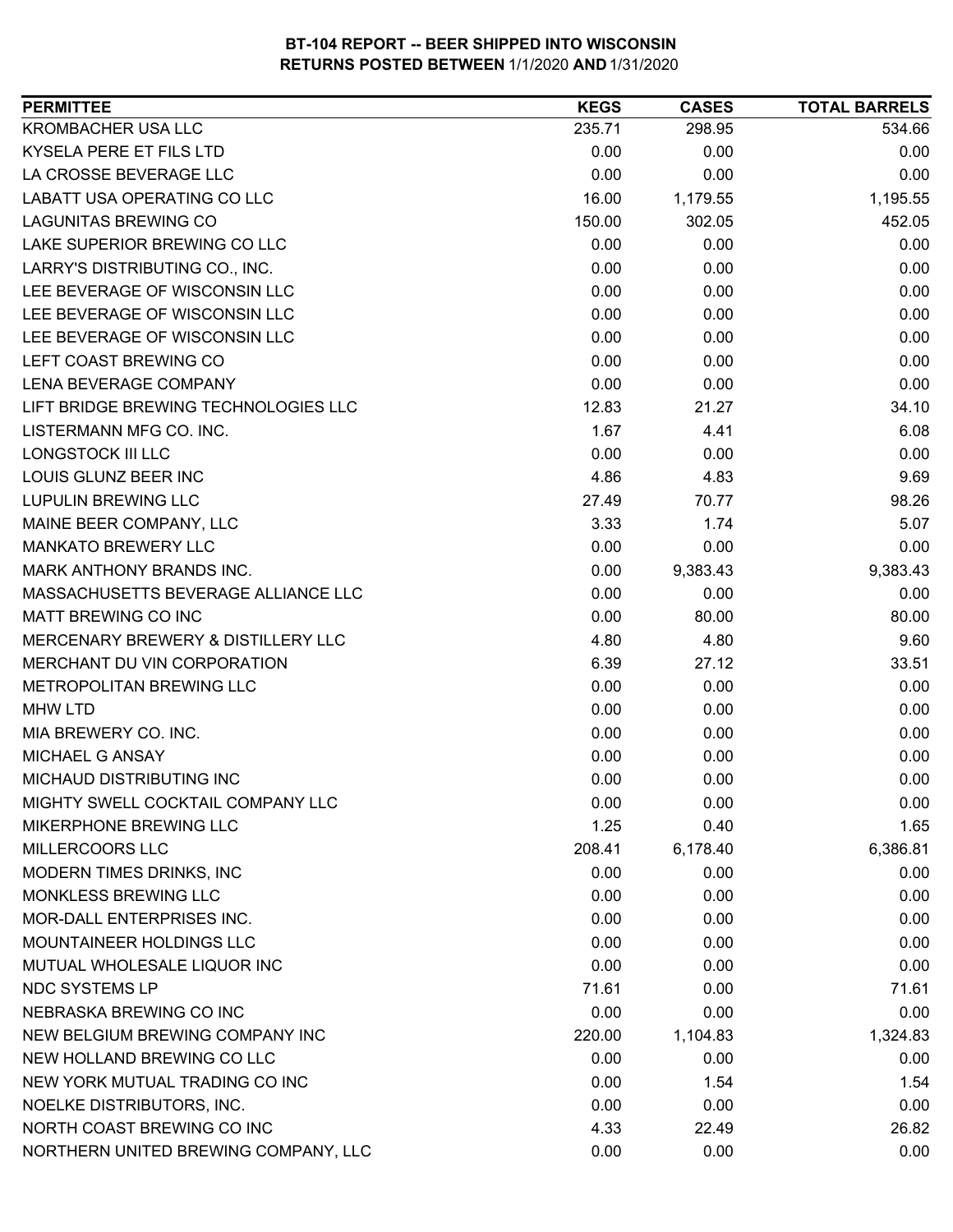| <b>PERMITTEE</b>                     | <b>KEGS</b> | <b>CASES</b> | <b>TOTAL BARRELS</b> |
|--------------------------------------|-------------|--------------|----------------------|
| NOUVEAU VENTURES LLC                 | 0.00        | 0.00         | 0.00                 |
| <b>ODELL BREWING COMPANY</b>         | 26.50       | 61.26        | 87.76                |
| OFF-KILTER BREWING INC               | 1.00        | 0.00         | 1.00                 |
| ONION PUB & BREWERY INC              | 0.00        | 0.00         | 0.00                 |
| OREGON BREWING COMPANY INC           | $-10.22$    | 17.69        | 7.47                 |
| OTHER HALF BREWING COMPANY, INC      | 0.00        | 0.00         | 0.00                 |
| OTHER HALF BREWING COMPANY, INC      | 0.00        | 0.00         | 0.00                 |
| OTT SCHWEITZER DISTRIBUTORSHIP, INC. | 0.00        | 0.00         | 0.00                 |
| PABST BREWING COMPANY, LLC           | 33.33       | 906.18       | 939.51               |
| PALS BREWING COMPANY, LLC            | 0.00        | 0.00         | 0.00                 |
| PAMPA BEVERAGES LLC                  | 0.00        | 0.00         | 0.00                 |
| PARADOX BEER COMPANY INC             | 0.00        | 0.00         | 0.00                 |
| PARK RIDGE DISTRIBUTING, INC.        | 0.00        | 0.00         | 0.00                 |
| PATERNO IMPORTS LTD                  | 0.00        | 0.00         | 0.00                 |
| PAULANER USA LLC                     | 181.34      | 318.83       | 500.17               |
| PEHLER DISTRIBUTING, INC.            | 0.00        | 0.00         | 0.00                 |
| PERENNIAL PARTNERS LLC               | 6.00        | 9.36         | 15.36                |
| PETOSKEY BREWING COMPANY LLC         | 0.00        | 0.00         | 0.00                 |
| PHIL KNUTSEN                         | 0.00        | 0.00         | 0.00                 |
| PHILLIPS WINE COMPANY                | 0.00        | 0.00         | 0.00                 |
| PIPEWORKS PRODUCTION LLC             | 0.00        | 0.00         | 0.00                 |
| PRO-LIQUITECH LLC                    | 0.00        | 0.00         | 0.00                 |
| PROST BREWING COMPANY LLC            | 4.00        | 10.60        | 14.60                |
| RATAS WHOLESALE LIQUOR COMPANY       | 0.00        | 0.00         | 0.00                 |
| <b>RAVEN BRANDS INC</b>              | 0.00        | 0.00         | 0.00                 |
| <b>REEDS INC</b>                     | 0.00        | 0.00         | 0.00                 |
| RENEGADE BREWING COMPANY LLC         | 0.00        | 0.00         | 0.00                 |
| RHINEGEIST, LLC                      | 38.67       | 0.65         | 39.32                |
| RIO BRAVO BREWING COMPANY            | 0.00        | 0.00         | 0.00                 |
| S. & S. DISTRIBUTING, INC.           | 0.00        | 0.00         | 0.00                 |
| S. & S. DISTRIBUTING, INC.           | 0.00        | 0.00         | 0.00                 |
| SAPPORO USA INC                      | 0.00        | 20.41        | 20.41                |
| SARATOGA LIQUOR CO., INC.            | 0.00        | 0.00         | 0.00                 |
| SAUGATUCK BREWING COMPANY INC        | 20.00       | 47.19        | 67.19                |
| <b>SHANE WELCH</b>                   | 3.33        | 35.88        | 39.21                |
| <b>SHELTON BROTHERS INC</b>          | 0.00        | 0.00         | 0.00                 |
| <b>SHORTS BREWING COMPANY</b>        | 19.67       | 29.83        | 49.50                |
| SIERRA NEVADA BREWING COMPANY        | 70.35       | 641.89       | 712.24               |
| SINGHA NORTH AMERICA INC             | 0.00        | 29.92        | 29.92                |
| SOCIABLE CIDER WERKS LLC             | 0.00        | 0.00         | 0.00                 |
| SOLEMN OATH BREWERY LLC              | 4.33        | 5.56         | 9.89                 |
| SOUTHERN GRIST BREWING COMPANY       | 0.00        | 0.00         | 0.00                 |
| SOUTHERN TIER BREWING COMPANY LLC    | 5.00        | 34.44        | 39.44                |
| SP3 LLC                              | 0.00        | 0.00         | 0.00                 |
| SPIRAL BREWERY LLC                   | 0.17        | 0.48         | 0.65                 |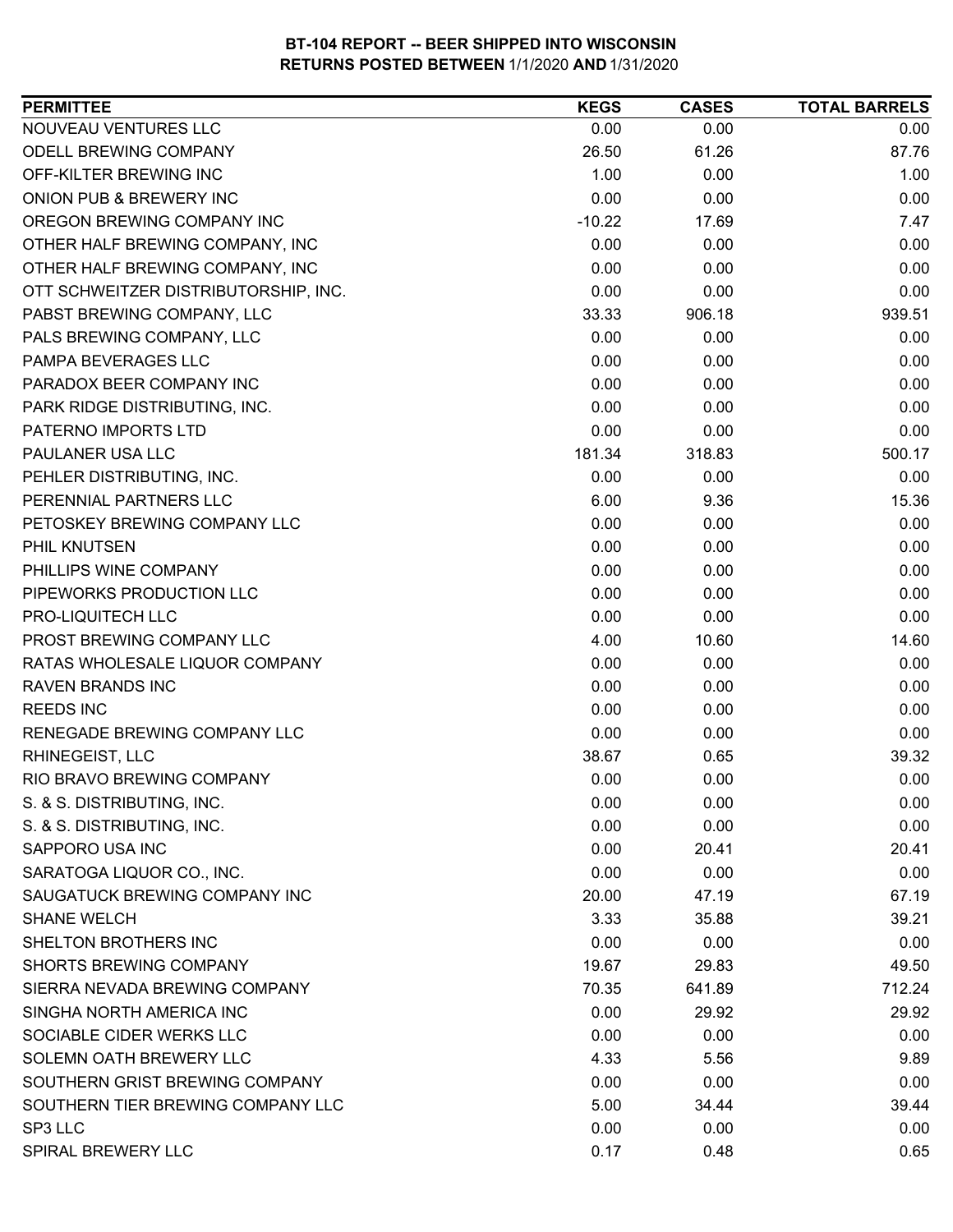| <b>SRB OPERATIONS LLC</b><br>0.00<br>0.00<br>0.00<br>0.00<br>0.00<br>0.00<br>STANLEY STAWSKI DIST CO INC<br>0.00<br>21.70<br>21.70<br><b>STEVE CRIDER</b><br>0.00<br>0.00<br>0.00<br>STONE BREWING CO LLC<br>21.17<br>110.36<br>131.53<br><b>SUGAR CREEK ACQUISITION LLC</b><br>0.00<br>5.23<br>5.23<br><b>SUMMIT BREWING COMPANY</b><br>130.66<br>349.91<br>219.25<br>SUN KING BREWING CO LLC<br>0.00<br>0.00<br>0.00<br>0.00<br>0.00<br>0.00<br><b>SURLY BREWING COMPANY</b><br>345.87<br>159.35<br>186.52<br>SURVILLE ENTERPRISES CORP<br>0.00<br>0.00<br>0.00<br>0.00<br>22.66<br><b>SYLWESTER KOLAKOWSKI</b><br>22.66<br>0.00<br>TABLEBLUFF BREWING CO INC<br>0.00<br>0.00<br><b>TERRAPIN BEER COMPANY LLC</b><br>156.34<br>463.56<br>307.22<br>THE BROOKLYN BREWERY CORPORATION<br>0.00<br>0.00<br>0.00<br>THE BRUERY LLC<br>0.00<br>0.00<br>0.00<br>THE CHURCH STREET BREWING COMPANY LLC<br>0.00<br>0.00<br>0.00<br>THE GAMBRINUS COMPANY<br>43.00<br>107.99<br>150.99<br>THE GREAT LAKES BREWING CO<br>141.32<br>67.48<br>73.84<br>THE R.S. LIPMAN COMPANY<br>0.00<br>0.00<br>0.00<br>THE TRI CITY BREWING COMPANY<br>0.00<br>0.00<br>0.00<br>THOMAS A DORAIRAJ<br>0.00<br>0.00<br>0.00<br>THREE FLOYDS BREWING LLC<br>296.88<br>456.35<br>159.47<br>TIGHTHEAD BREWING COMPANY<br>0.00<br>0.00<br>0.00<br>0.00<br>0.00<br><b>TODD FYTEN</b><br>0.00<br><b>TOPPLING GOLIATH INC</b><br>285.78<br>84.50<br>201.28<br><b>TORI-VERDI GROUP LLC</b><br>0.00<br>0.00<br>0.00<br>TRIANGLE DISTRIBUTING COMPANY, INC.<br>0.00<br>0.00<br>0.00<br><b>TROIKA BREWING COMPANY LLC</b><br>0.00<br>0.00<br>0.00<br>TWO BEERS BREWING CO LLC<br>0.00<br>0.00<br>0.00<br>TWO BROTHERS BREWING COMPANY<br>0.00<br>47.90<br>47.90<br>0.00<br>0.00<br>0.00<br>10.22<br>23.22<br>33.44<br>0.00<br>38.00<br>38.00<br>0.00<br>228.74<br>228.74<br>15.01<br>19.37<br>4.36<br>0.00<br>2.71<br>2.71<br>89.27<br>46.57<br>135.84<br>23.65<br>0.00<br>23.65 | <b>PERMITTEE</b>                     | <b>KEGS</b> | <b>CASES</b> | <b>TOTAL BARRELS</b> |
|--------------------------------------------------------------------------------------------------------------------------------------------------------------------------------------------------------------------------------------------------------------------------------------------------------------------------------------------------------------------------------------------------------------------------------------------------------------------------------------------------------------------------------------------------------------------------------------------------------------------------------------------------------------------------------------------------------------------------------------------------------------------------------------------------------------------------------------------------------------------------------------------------------------------------------------------------------------------------------------------------------------------------------------------------------------------------------------------------------------------------------------------------------------------------------------------------------------------------------------------------------------------------------------------------------------------------------------------------------------------------------------------------------------------------------------------------------------------------------------------------------------------------------------------------------------------------------------------------------------------------------------------------------------------------------------------------------------------------------------------------------------------------------------------------------------------------------------------------------------------------------------------------------------------------------------------|--------------------------------------|-------------|--------------|----------------------|
|                                                                                                                                                                                                                                                                                                                                                                                                                                                                                                                                                                                                                                                                                                                                                                                                                                                                                                                                                                                                                                                                                                                                                                                                                                                                                                                                                                                                                                                                                                                                                                                                                                                                                                                                                                                                                                                                                                                                            |                                      |             |              |                      |
|                                                                                                                                                                                                                                                                                                                                                                                                                                                                                                                                                                                                                                                                                                                                                                                                                                                                                                                                                                                                                                                                                                                                                                                                                                                                                                                                                                                                                                                                                                                                                                                                                                                                                                                                                                                                                                                                                                                                            | ST KILLIAN IMPORTING CO INC          |             |              |                      |
|                                                                                                                                                                                                                                                                                                                                                                                                                                                                                                                                                                                                                                                                                                                                                                                                                                                                                                                                                                                                                                                                                                                                                                                                                                                                                                                                                                                                                                                                                                                                                                                                                                                                                                                                                                                                                                                                                                                                            |                                      |             |              |                      |
|                                                                                                                                                                                                                                                                                                                                                                                                                                                                                                                                                                                                                                                                                                                                                                                                                                                                                                                                                                                                                                                                                                                                                                                                                                                                                                                                                                                                                                                                                                                                                                                                                                                                                                                                                                                                                                                                                                                                            |                                      |             |              |                      |
|                                                                                                                                                                                                                                                                                                                                                                                                                                                                                                                                                                                                                                                                                                                                                                                                                                                                                                                                                                                                                                                                                                                                                                                                                                                                                                                                                                                                                                                                                                                                                                                                                                                                                                                                                                                                                                                                                                                                            |                                      |             |              |                      |
|                                                                                                                                                                                                                                                                                                                                                                                                                                                                                                                                                                                                                                                                                                                                                                                                                                                                                                                                                                                                                                                                                                                                                                                                                                                                                                                                                                                                                                                                                                                                                                                                                                                                                                                                                                                                                                                                                                                                            |                                      |             |              |                      |
|                                                                                                                                                                                                                                                                                                                                                                                                                                                                                                                                                                                                                                                                                                                                                                                                                                                                                                                                                                                                                                                                                                                                                                                                                                                                                                                                                                                                                                                                                                                                                                                                                                                                                                                                                                                                                                                                                                                                            |                                      |             |              |                      |
|                                                                                                                                                                                                                                                                                                                                                                                                                                                                                                                                                                                                                                                                                                                                                                                                                                                                                                                                                                                                                                                                                                                                                                                                                                                                                                                                                                                                                                                                                                                                                                                                                                                                                                                                                                                                                                                                                                                                            |                                      |             |              |                      |
|                                                                                                                                                                                                                                                                                                                                                                                                                                                                                                                                                                                                                                                                                                                                                                                                                                                                                                                                                                                                                                                                                                                                                                                                                                                                                                                                                                                                                                                                                                                                                                                                                                                                                                                                                                                                                                                                                                                                            | SUPERIOR BEVERAGES LLC               |             |              |                      |
|                                                                                                                                                                                                                                                                                                                                                                                                                                                                                                                                                                                                                                                                                                                                                                                                                                                                                                                                                                                                                                                                                                                                                                                                                                                                                                                                                                                                                                                                                                                                                                                                                                                                                                                                                                                                                                                                                                                                            |                                      |             |              |                      |
|                                                                                                                                                                                                                                                                                                                                                                                                                                                                                                                                                                                                                                                                                                                                                                                                                                                                                                                                                                                                                                                                                                                                                                                                                                                                                                                                                                                                                                                                                                                                                                                                                                                                                                                                                                                                                                                                                                                                            |                                      |             |              |                      |
|                                                                                                                                                                                                                                                                                                                                                                                                                                                                                                                                                                                                                                                                                                                                                                                                                                                                                                                                                                                                                                                                                                                                                                                                                                                                                                                                                                                                                                                                                                                                                                                                                                                                                                                                                                                                                                                                                                                                            |                                      |             |              |                      |
|                                                                                                                                                                                                                                                                                                                                                                                                                                                                                                                                                                                                                                                                                                                                                                                                                                                                                                                                                                                                                                                                                                                                                                                                                                                                                                                                                                                                                                                                                                                                                                                                                                                                                                                                                                                                                                                                                                                                            |                                      |             |              |                      |
|                                                                                                                                                                                                                                                                                                                                                                                                                                                                                                                                                                                                                                                                                                                                                                                                                                                                                                                                                                                                                                                                                                                                                                                                                                                                                                                                                                                                                                                                                                                                                                                                                                                                                                                                                                                                                                                                                                                                            |                                      |             |              |                      |
|                                                                                                                                                                                                                                                                                                                                                                                                                                                                                                                                                                                                                                                                                                                                                                                                                                                                                                                                                                                                                                                                                                                                                                                                                                                                                                                                                                                                                                                                                                                                                                                                                                                                                                                                                                                                                                                                                                                                            |                                      |             |              |                      |
|                                                                                                                                                                                                                                                                                                                                                                                                                                                                                                                                                                                                                                                                                                                                                                                                                                                                                                                                                                                                                                                                                                                                                                                                                                                                                                                                                                                                                                                                                                                                                                                                                                                                                                                                                                                                                                                                                                                                            |                                      |             |              |                      |
|                                                                                                                                                                                                                                                                                                                                                                                                                                                                                                                                                                                                                                                                                                                                                                                                                                                                                                                                                                                                                                                                                                                                                                                                                                                                                                                                                                                                                                                                                                                                                                                                                                                                                                                                                                                                                                                                                                                                            |                                      |             |              |                      |
|                                                                                                                                                                                                                                                                                                                                                                                                                                                                                                                                                                                                                                                                                                                                                                                                                                                                                                                                                                                                                                                                                                                                                                                                                                                                                                                                                                                                                                                                                                                                                                                                                                                                                                                                                                                                                                                                                                                                            |                                      |             |              |                      |
|                                                                                                                                                                                                                                                                                                                                                                                                                                                                                                                                                                                                                                                                                                                                                                                                                                                                                                                                                                                                                                                                                                                                                                                                                                                                                                                                                                                                                                                                                                                                                                                                                                                                                                                                                                                                                                                                                                                                            |                                      |             |              |                      |
|                                                                                                                                                                                                                                                                                                                                                                                                                                                                                                                                                                                                                                                                                                                                                                                                                                                                                                                                                                                                                                                                                                                                                                                                                                                                                                                                                                                                                                                                                                                                                                                                                                                                                                                                                                                                                                                                                                                                            |                                      |             |              |                      |
|                                                                                                                                                                                                                                                                                                                                                                                                                                                                                                                                                                                                                                                                                                                                                                                                                                                                                                                                                                                                                                                                                                                                                                                                                                                                                                                                                                                                                                                                                                                                                                                                                                                                                                                                                                                                                                                                                                                                            |                                      |             |              |                      |
|                                                                                                                                                                                                                                                                                                                                                                                                                                                                                                                                                                                                                                                                                                                                                                                                                                                                                                                                                                                                                                                                                                                                                                                                                                                                                                                                                                                                                                                                                                                                                                                                                                                                                                                                                                                                                                                                                                                                            |                                      |             |              |                      |
|                                                                                                                                                                                                                                                                                                                                                                                                                                                                                                                                                                                                                                                                                                                                                                                                                                                                                                                                                                                                                                                                                                                                                                                                                                                                                                                                                                                                                                                                                                                                                                                                                                                                                                                                                                                                                                                                                                                                            |                                      |             |              |                      |
|                                                                                                                                                                                                                                                                                                                                                                                                                                                                                                                                                                                                                                                                                                                                                                                                                                                                                                                                                                                                                                                                                                                                                                                                                                                                                                                                                                                                                                                                                                                                                                                                                                                                                                                                                                                                                                                                                                                                            |                                      |             |              |                      |
|                                                                                                                                                                                                                                                                                                                                                                                                                                                                                                                                                                                                                                                                                                                                                                                                                                                                                                                                                                                                                                                                                                                                                                                                                                                                                                                                                                                                                                                                                                                                                                                                                                                                                                                                                                                                                                                                                                                                            |                                      |             |              |                      |
|                                                                                                                                                                                                                                                                                                                                                                                                                                                                                                                                                                                                                                                                                                                                                                                                                                                                                                                                                                                                                                                                                                                                                                                                                                                                                                                                                                                                                                                                                                                                                                                                                                                                                                                                                                                                                                                                                                                                            |                                      |             |              |                      |
|                                                                                                                                                                                                                                                                                                                                                                                                                                                                                                                                                                                                                                                                                                                                                                                                                                                                                                                                                                                                                                                                                                                                                                                                                                                                                                                                                                                                                                                                                                                                                                                                                                                                                                                                                                                                                                                                                                                                            |                                      |             |              |                      |
|                                                                                                                                                                                                                                                                                                                                                                                                                                                                                                                                                                                                                                                                                                                                                                                                                                                                                                                                                                                                                                                                                                                                                                                                                                                                                                                                                                                                                                                                                                                                                                                                                                                                                                                                                                                                                                                                                                                                            |                                      |             |              |                      |
|                                                                                                                                                                                                                                                                                                                                                                                                                                                                                                                                                                                                                                                                                                                                                                                                                                                                                                                                                                                                                                                                                                                                                                                                                                                                                                                                                                                                                                                                                                                                                                                                                                                                                                                                                                                                                                                                                                                                            |                                      |             |              |                      |
|                                                                                                                                                                                                                                                                                                                                                                                                                                                                                                                                                                                                                                                                                                                                                                                                                                                                                                                                                                                                                                                                                                                                                                                                                                                                                                                                                                                                                                                                                                                                                                                                                                                                                                                                                                                                                                                                                                                                            |                                      |             |              |                      |
|                                                                                                                                                                                                                                                                                                                                                                                                                                                                                                                                                                                                                                                                                                                                                                                                                                                                                                                                                                                                                                                                                                                                                                                                                                                                                                                                                                                                                                                                                                                                                                                                                                                                                                                                                                                                                                                                                                                                            |                                      |             |              |                      |
|                                                                                                                                                                                                                                                                                                                                                                                                                                                                                                                                                                                                                                                                                                                                                                                                                                                                                                                                                                                                                                                                                                                                                                                                                                                                                                                                                                                                                                                                                                                                                                                                                                                                                                                                                                                                                                                                                                                                            | <b>UINTA BREWING COMPANY</b>         |             |              |                      |
|                                                                                                                                                                                                                                                                                                                                                                                                                                                                                                                                                                                                                                                                                                                                                                                                                                                                                                                                                                                                                                                                                                                                                                                                                                                                                                                                                                                                                                                                                                                                                                                                                                                                                                                                                                                                                                                                                                                                            | UNE ANNEE BREWERY LLC                |             |              |                      |
|                                                                                                                                                                                                                                                                                                                                                                                                                                                                                                                                                                                                                                                                                                                                                                                                                                                                                                                                                                                                                                                                                                                                                                                                                                                                                                                                                                                                                                                                                                                                                                                                                                                                                                                                                                                                                                                                                                                                            | UNITED STATES BEVERAGE LLC           |             |              |                      |
|                                                                                                                                                                                                                                                                                                                                                                                                                                                                                                                                                                                                                                                                                                                                                                                                                                                                                                                                                                                                                                                                                                                                                                                                                                                                                                                                                                                                                                                                                                                                                                                                                                                                                                                                                                                                                                                                                                                                            | UNITED STATES DISTILLED PRODUCTS CO. |             |              |                      |
|                                                                                                                                                                                                                                                                                                                                                                                                                                                                                                                                                                                                                                                                                                                                                                                                                                                                                                                                                                                                                                                                                                                                                                                                                                                                                                                                                                                                                                                                                                                                                                                                                                                                                                                                                                                                                                                                                                                                            | UPLAND BREWING COMPANY INC           |             |              |                      |
|                                                                                                                                                                                                                                                                                                                                                                                                                                                                                                                                                                                                                                                                                                                                                                                                                                                                                                                                                                                                                                                                                                                                                                                                                                                                                                                                                                                                                                                                                                                                                                                                                                                                                                                                                                                                                                                                                                                                            | URSA MINOR BREWING LLC               |             |              |                      |
|                                                                                                                                                                                                                                                                                                                                                                                                                                                                                                                                                                                                                                                                                                                                                                                                                                                                                                                                                                                                                                                                                                                                                                                                                                                                                                                                                                                                                                                                                                                                                                                                                                                                                                                                                                                                                                                                                                                                            | VINO.COM LLC                         |             |              |                      |
|                                                                                                                                                                                                                                                                                                                                                                                                                                                                                                                                                                                                                                                                                                                                                                                                                                                                                                                                                                                                                                                                                                                                                                                                                                                                                                                                                                                                                                                                                                                                                                                                                                                                                                                                                                                                                                                                                                                                            | VOODOO BREWING COMPANY INC.          |             |              |                      |
|                                                                                                                                                                                                                                                                                                                                                                                                                                                                                                                                                                                                                                                                                                                                                                                                                                                                                                                                                                                                                                                                                                                                                                                                                                                                                                                                                                                                                                                                                                                                                                                                                                                                                                                                                                                                                                                                                                                                            | WARSTEINER IMPORTERS AGENCY INC      | 0.00        | 34.14        | 34.14                |
| 0.00<br>0.00<br>0.00                                                                                                                                                                                                                                                                                                                                                                                                                                                                                                                                                                                                                                                                                                                                                                                                                                                                                                                                                                                                                                                                                                                                                                                                                                                                                                                                                                                                                                                                                                                                                                                                                                                                                                                                                                                                                                                                                                                       | <b>WDI LLC</b>                       |             |              |                      |
| 0.00<br>0.00<br>0.00                                                                                                                                                                                                                                                                                                                                                                                                                                                                                                                                                                                                                                                                                                                                                                                                                                                                                                                                                                                                                                                                                                                                                                                                                                                                                                                                                                                                                                                                                                                                                                                                                                                                                                                                                                                                                                                                                                                       | <b>WDI LLC</b>                       |             |              |                      |
| 0.00<br>0.00<br>0.00                                                                                                                                                                                                                                                                                                                                                                                                                                                                                                                                                                                                                                                                                                                                                                                                                                                                                                                                                                                                                                                                                                                                                                                                                                                                                                                                                                                                                                                                                                                                                                                                                                                                                                                                                                                                                                                                                                                       | <b>WEIN BAUER INC</b>                |             |              |                      |
| 0.00<br>0.00<br>0.00                                                                                                                                                                                                                                                                                                                                                                                                                                                                                                                                                                                                                                                                                                                                                                                                                                                                                                                                                                                                                                                                                                                                                                                                                                                                                                                                                                                                                                                                                                                                                                                                                                                                                                                                                                                                                                                                                                                       | <b>WETTEN IMPORTERS INC</b>          |             |              |                      |
| 3.66<br>8.42<br>12.08                                                                                                                                                                                                                                                                                                                                                                                                                                                                                                                                                                                                                                                                                                                                                                                                                                                                                                                                                                                                                                                                                                                                                                                                                                                                                                                                                                                                                                                                                                                                                                                                                                                                                                                                                                                                                                                                                                                      | WHINER BREWERY LLC                   |             |              |                      |